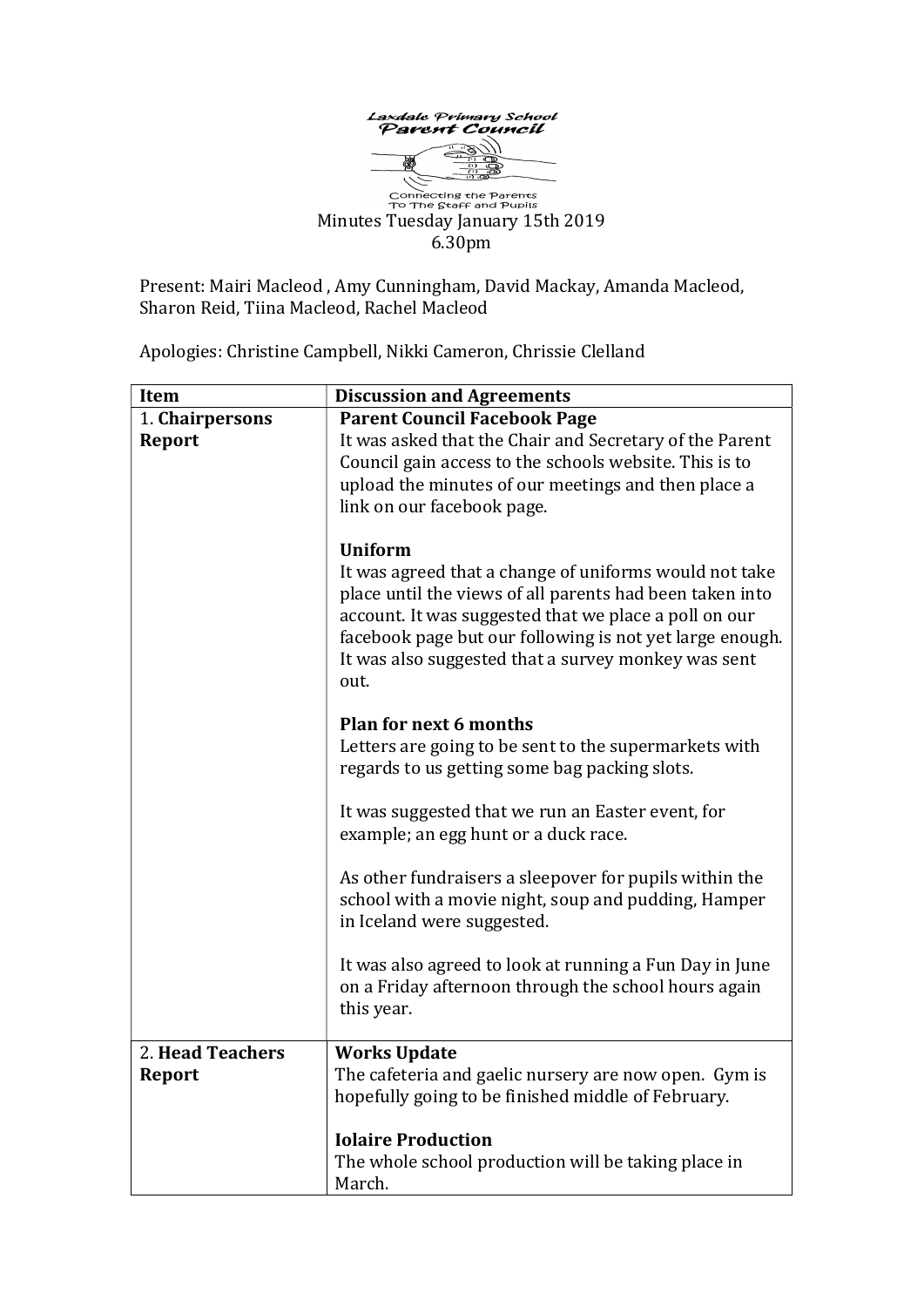#### Robin Hood Pantomime

Whole school visit to the pantomime is taking place tomorrow. The Headteacher thanked the Parent Council for their contribution to this.

#### Parents Evening

Parents evening is taking place on the 4<sup>th</sup> and 5<sup>th</sup> February in the Laxdale Hall.

#### Interim Reports

Interim reports for parents will be sent out to parents before the parents evenings.

## Primary 1 Enrolment

Taking place 28<sup>th</sup> and 29<sup>th</sup> January. This will be advertised in the Gazette and on the schools Facebook page.

## Fundraiser for P7 Trip

A car wash will be taking place at the school on 26th January.

A school fun day will be taking place on 1st February.

# Family Learning Room

The music room will now double up as a family learning room. This is with a view to having parental engagement with the children. Resources for this room have been ordered. There may also be an option to have access to this room in the evenings. It was discussed to have a memo go home to parents to get their views on how the family room should be used.

## Transitions with P7

It was discussed how there is also going to be a transitions programme with Primary 7 pupils to the Nicolson Institute. It was explained that there is a chill out zone there where Community Learning staff are available for young people to speak with on a Monday at break and lunch and on a Friday at break. Youth Worker from The Shed is there on a Tuesday and Thursday break.

## Outdoor Learning at Laxdale

It was discussed how the house captains are working on activities at the moment regards to works round the school. Focusing on the playground at the moment. They will be writing letters for donations and parental help. Suggestions included hopscotch, draughts, ball cage